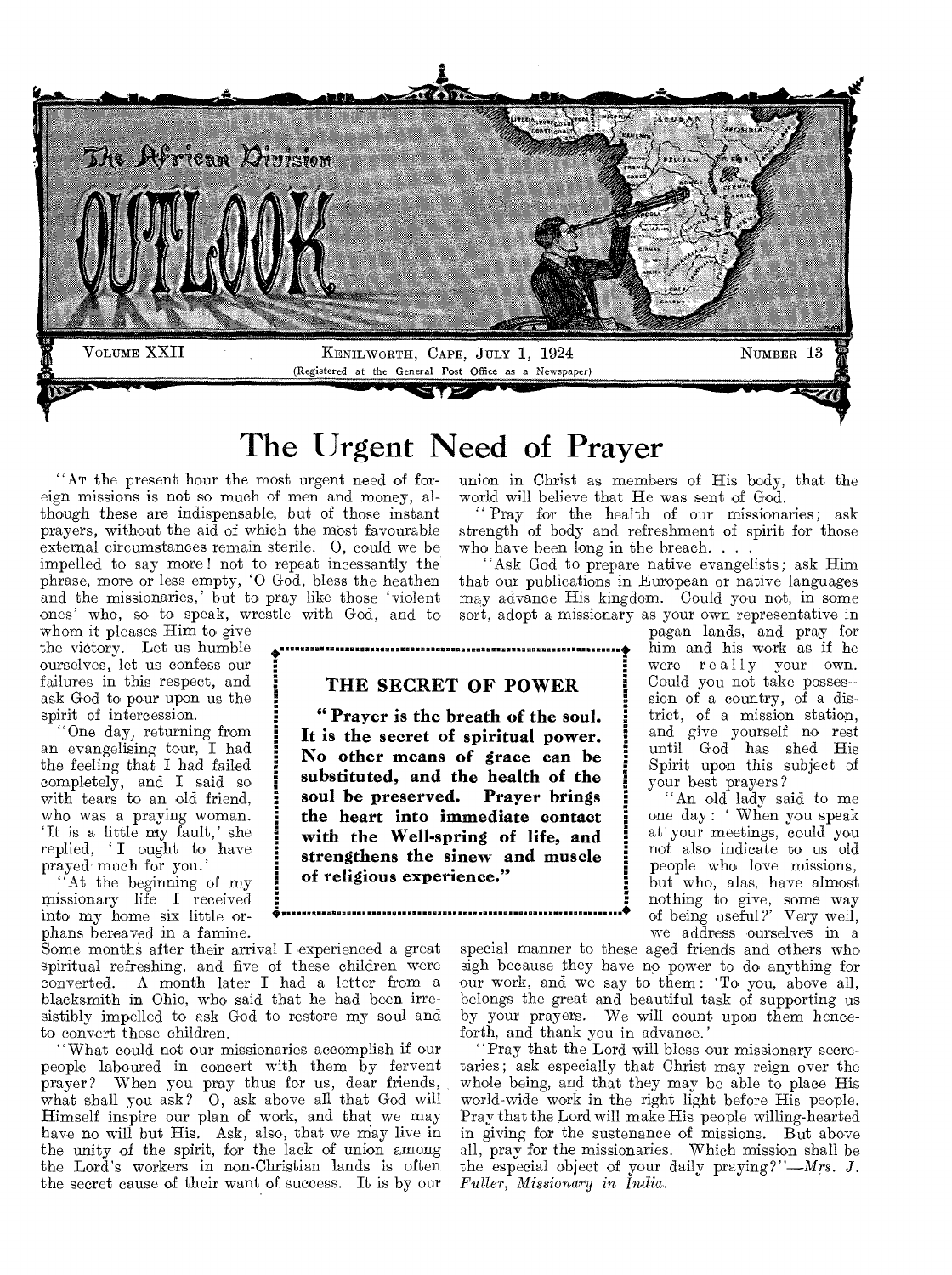## **In Central Europe**

DURING the month of May the writer attended annual meetings at Breslau, Dresden and Chemnitz in the Silesian, North-East and West Saxon Conferences. These were large gatherings of our own people and friends. There has been a good increase in membership in all these 'fields.

*Stabilised Currency:* The change of conditions from the inflated paper money, when people had to handle many trillions every day in purchasing the necessities of life to the stabilised rentenmark on the basis of one trillion to a mark, proves a great relief; and this improvement of things is reflected in the hopeful faces of the people. It would have been impossible to stand the mad race, which was bound to result in chaos and wholesale mental and physical exhaustion, much longer. However, the mournful effects are in plain evidence on every hand.

*Inadequate Wages:* Wages are gradually approaching pre-war rates, so far as mere figures are concerned; but it would be a serious mistake to conclude that this means similar prosperity. Far from it. The purchasing power of the rentenmark, according to Dr. Schacht, president of the Reichsbank, may be estimated at 55 to 60 per cent as compared with pre-war times. Considering the increased cost of living, of victuals generally 40 per cent, clothes and textile goods 80 per cent and that workers and officials pay a minimum tax of at least 10 per cent on their wages, with additional levies on all luxuries including even musical instruments such as organs, pianos, etc., and every imaginable thing, the average income can be computed at considerably less than one-half of what people earned ten years ago.

Learned mechanics and other skilled labour are paid from £1 to £1-10-0 a week at nine hours a day. In Silesia, quite a few of our brethren who are miners earn  $3/\hat{9}$  a day of twelve hours, and we can conceive their struggle to keep a family under such conditions.

*Everybody Bankrupt :* There is this aggravating factor : The people have no savings and no interest to add to their little income as in former times. Bank deposits no longer exist. The German was known as an economist who managed to lay up a little money for hard times. Mortgages have been reduced to 15 per cent of their value, redeemable in 1932 only with no claim of interest in the meantime. Investments in war loans and enterprises of the local community are entirely lost. Thus everybody is bankrupt and impoverished as a result of such measures, in addition to years of strictest economy and privation. present there can be no thought of saving.

If the visitor notices people indulging occasionally in what would appear extravagant when compared with the meagre earnings just in hand, this is psychologically comprehensible when we remember that so many things vital to the human system, not to speak of luxuries, have been denied to the bulk of the people during past years.

*Scarcity of Money:* Men are slowly beginning to add a suit of clothes to their depleted and shabby wardrobes, and the thrifty housewives are wisely manipulating their means in an effort to restore a piece of linen, or some other long vainly cherished

article of furniture. But all feel and speak of the uncertainty of things, and the stability of the rentenmark.

*Loyalty of our People :* In view of this economic situation, it is gratifying to notice the loyalty and spirit of sacrifice among our German brethren throughout the country. Our annual meetings have been seasons of refreshing and it is remarkable how the people flocked in, and contributed so liberally, in spite of personal hardships.

*Need of Chapels :* The one paramount need in our work at present is that of securing houses of worship of our own. We have 700 churches in Germany, all in rented quarters except some two score of buildings provided in recent years. Our brethren are making a desperate effort to help themselves so far as this is possible, though it means that they must reduce their modest wants, and tie the belt of their waists a notch closer to meet the situation; but they are determined to do their best. It is of interest to note in this connection what has been given at these annual gatherings in the East German Union, reckoning the dollar at 4.20 rentemark :

|  | $\cdot$ ,     |
|--|---------------|
|  | $\cdot$ ,     |
|  | $\rightarrow$ |

Similar results have been obtained also in the Central European and West German Unions. But this is as a drop in the bucket when compared with present prices at gold rates. The opportunity to buy property, has been missed when with American dollars, much might have been accomplished. Our brethren are glad indeed for what has been done but it was altogether too little. Here is, for instance, the city of Berlin, the metropolis of the Reich, with twenty-seven churches and no building of our own. Just now we are purchasing our first lot here of some 1,000 square yards, that will cost 70,000 rentenmark or more than the liberal donations listed above. The building will cost some further 250,000 marks, which, however, are not available, and will then supply three out of the twenty-seven churches. But what of the rest, and the needs of such large centres as Dresden, Leipzig, Breslau, Konigsberg, Magdeburg, and a score of others equal in size and importance?

We have a growing work in Germany where, in 1923, some 4,000 new members were added to our ranks. These are all crowding into our modest facili-How can we carry on aggressive evangelistic work when we cannot house the flock? In many cases conditions are such that we are in danger of losing the rented quarters we do have. This is a problem that needs a large-minded and united effort on the part of our people and especially of countries more favourably situated.

What may result from the provision of respectable houses of worship is seen in the case of Chemnitz, Saxony, where a hall accommodating 1,500 persons has been erected under most trying circumstances in several stages, during the inflation so that it now costs in all some  $\pounds1,500$  only, including the fine outfit of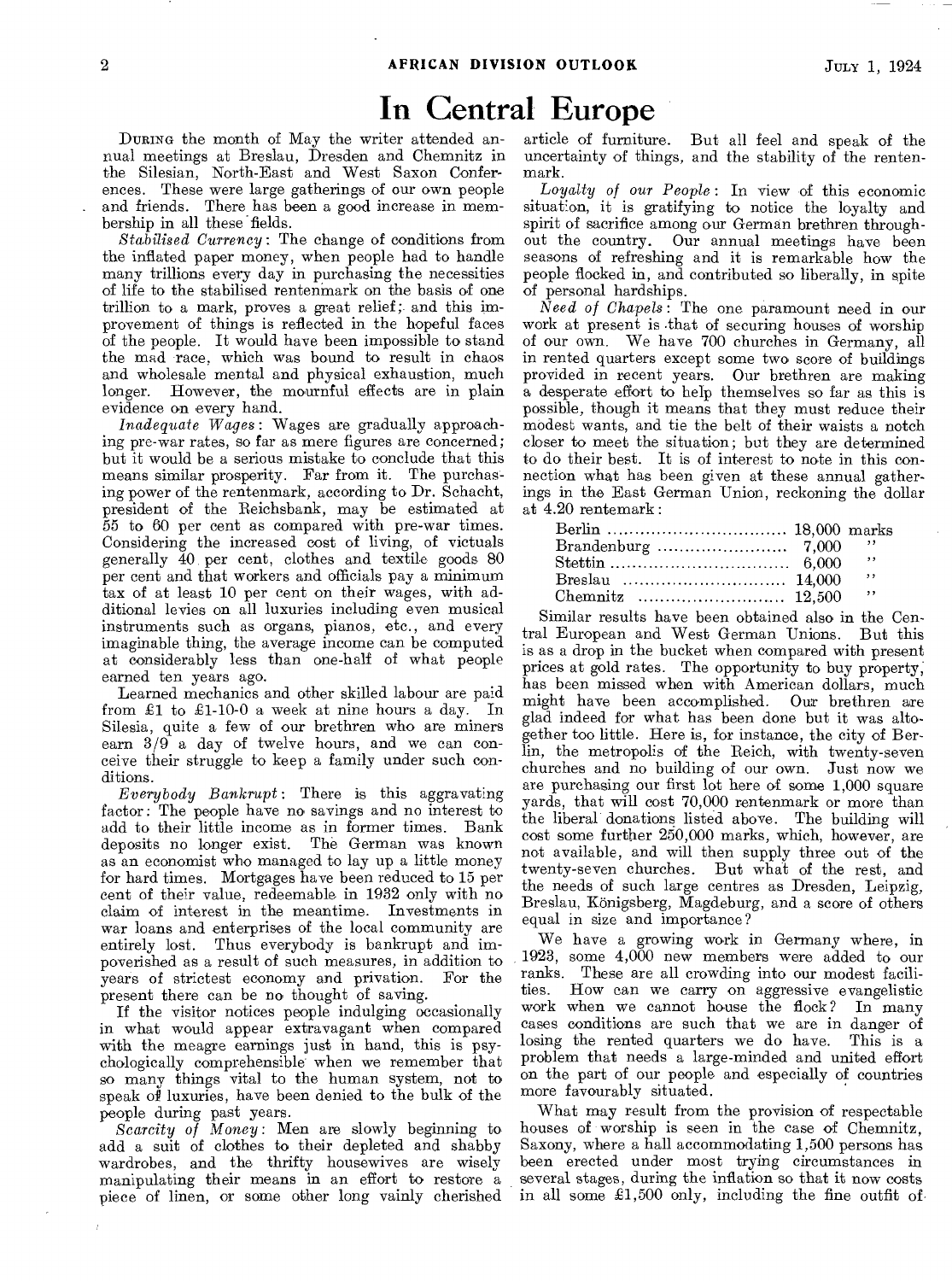chairs, dwelling and other spacious room outside the large auditorium which was packed full during this conference.

*Prominence of Our Work:* Two services are held here on Sundays, and everybody knows the place. When asking the way to Hans Sachsstreet of a lad on arrival in the city, he said in pointing out the way: "Oh, yes, that's where the Adventists hold their meetings." Evidently he had attended one of the splendid meetings of our young people's society there, when every week they have an impressive musical programme, which is considered quite a treat. One evening as we passed by a little crowd engaged in lively conversation, we overheard a woman who was evidently returning from the afternoon meetings, say to her friends : "Our pastor said that I must go to the church my husband belongs to; but that is so far away, and the Adventists are so near by; they have such good meetings, and so I always go to them."

Fifty of our churches in West Saxony cluster around the city of Chemnitz, and as Brother Horn says, may practically all be reached from here on foot. Brother Horn, who is the president of the conference, has done much in building up the work here.

*City Hospital Staffed with Adventist Nurses:* Two years ago one of our Friedensau nurses was connected for some time with the city district hospital, and has been such a credit to our medical work that the authorities have now appealed to us to provide the whole staff consisting of a matron and fifteen nurses. The institution has 130 beds, and the authorities will meet us in arranging the work as regards the Sabbath.

*Decree Exempting Chi7dren from* School on *Sabbath:* There is a further important success obtained through this good local work. Our brethren have long struggled in the matter of having their children exempted from school on the Sabbath in reactionary, red Saxony. Many a mother and father had been fined, and even imprisoned, for contravention as conscientious objectors. Prospects were extended to grant this appeal following the election to the Reichstag, provided we would not use this as an argument against them in the election campaigns which, of course, was not intended. We are about our Master's business to promote peace and do not meddle in polities. Sure enough, the ministerial edict was issued Sure enough, the ministerial edict was issued the day after the election, and our people are happy once more to enjoy this privilege, which means much to them as there are almost two thousand children in our churches in Saxony.

*Our Literary Work:* Our literary work is promising well again in Germany, and from all parts of the country we learn that the ranks of our colporteurs are swelling. In the East German Union their number has increased during the first months of this year from 150 to 450, springing the sales correspondingly. People are eager to read. Now is the time for a strong move, and great possibilities are before us.

Our gospel literature work is much commented upon by Catholics and Protestants alike. We are pointed to as examples of aggressiveness in this line, and but recently an elaborate editorial in a Lutheran Sunday periodical lamented the fact that they were doing nothing to compare with our work, and that the principal weakness was their lack of colporteurs to carry literature into the homes. Incidentally, it was stated

that our methods should be followed and that already several of their pastors in Saxony had taken a furlough and were now setting the example by circulating literature from house to house in the garb of canvassers.

We have reason to be grateful for the many evidences that Providence is watching over our work. We are glad to have a part in heralding the coming of a better day and to contribute materially in promoting a work that aims at a deepening of spiritual experience and the directing of people to the Fountain of Life as the one definite hope in these unsettled times.  $W$ ,  $K$ ,  $I\text{SING}$ , W. K. Ising,

*Berlin, May, 1924.* 

### AFRICAN DIVISION CONFERENCE

W. H. BRANSON, Chairman. W. B. COMMIN, Secy.-Treas. OFFICE ADDRESS : *Grove* Avenue, Claremont, *C. P.* 

### Birthday Gifts for His Service

IN the issue of the OUTLOOK for March 15, 1923, attention was called to the new plan for our birthday offerings. Instead of continuing to include them in the general offerings to missions, the General Conference has devoted them to work in Burma. will be interested to learn that the Spirit of Prophecy endorses birthday offerings to gospel work. Here is a quotation from "Special Testimonies," pages 25-27:

"On birthday anniversaries and at the holiday season people are accustomed to make gifts to one another. The thoughts, the interest and devotion are directed to human beings, while God is forgotten. On directed to human beings, while God is forgotten. birthday occasions the children are taught to expect gifts and attentions for themselves. Too often selfgratification is the lesson given. The mind is turned away from God to self. This is as Satan would have it; but Christ desires to teach us a different lesson. On these occasions He desires that our thoughts shall be turned to God's great goodness in the work of salvation, and He invites us to unite with Him in His mission of sacrifice. For our sake Christ gave Himself to a life of self-denial and poverty. He was without luxuries, without adornment, without houses or lands. He said, 'Foxes have holes, and the birds of the air have nests; but the Son of man bath not where to lay His head.' He gave Himself as a sinless offering, that men might have opportunity to return to God. Today the heavenly Watcher waits to see who will appreciate this inestimable gift. He is waiting to see who will show their gratitude to Him by selfsacrifice for those He died to save.

'How have we shown our love for Christ? How many have allowed their attention to be diverted from Him to their own pleasure, their own enjoyments? We are all taking sides, and by the choice we make we are either honouring or insulting the One who for our sakes became poor, that we through His poverty might be rich. Those who refuse to receive and obey the Lord's instruction show contempt for the sacrifice made for them, and will be called upon to answer for the choice they have made.

"Upon no occasion let words be written or spoken that will cause the people to think they are not expected to give to the cause of God. No man in any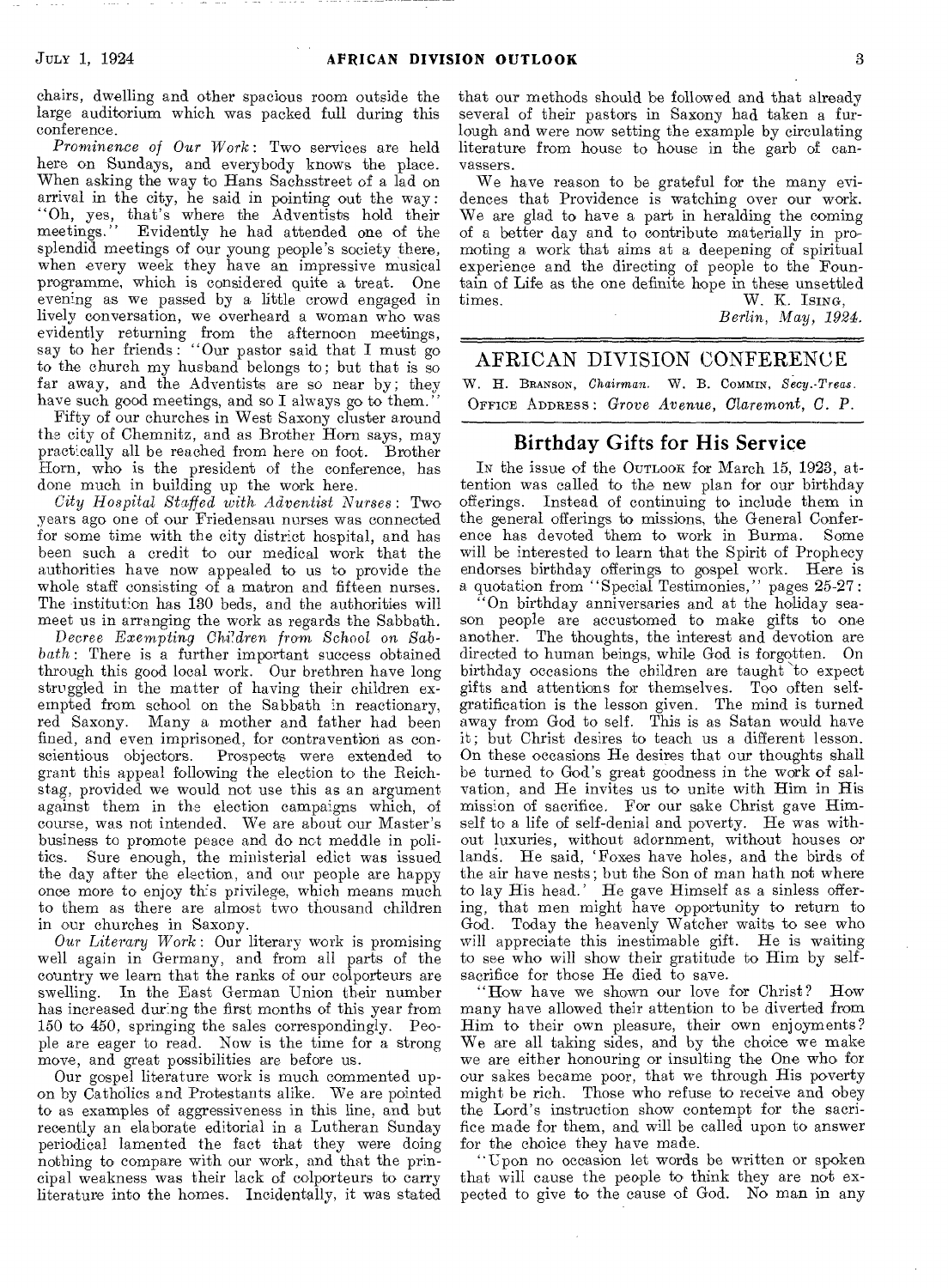position has a right to say by pen or voice, 'We will not call upon you for large offerings this year.' Thus they encourage others to think that they have done all they should do. It will be time enough for us to think this when we can look up to Heaven and say, `Lord, we have called upon Thee so much that we will not ask Thee for gifts this year.' How would human beings live if the blessings of Heaven were not constantly flowing to them? God gives constantly that we may give constantly. There is no time when gifts and offerings should not be presented in accordance with the resources which God has provided. The most costly service we can render, the most precious offering we can bring, is but meagre when compared with the wonderful gift of God to our world."

This testimony calls for deeper consecration than we have vet manifested. It seems that the Lord is turning every custom, every plan, to carry means into His treasury for the speedy finishing of His work. Watch the *Review* and other of our papers, for reports of the progress of our work in Burma; hunt up information about the country, its peoples, and religions. Page 148 of the latest General Conference Bulletin gives an interesting report of our work there. Hitherto the average quarterly birthday offering from the world's schools has been about £616. Watch for its increase. Mrs. A. P. TARR. MRS. A. P. TARR.

### 4:4 •

### Beware of False Prophets

"AND many false prophets shall arise and shall deceive many." Matt. 24: 11.

Most of our people have heard something of the movement in the United States which is led by one, Mrs. Margaret Rowen, and which has its headquarters in Southern California. Mrs. Rowen claims to be a Seventh-day Adventist and a prophetess. these claims, however, have repeatedly been proved untrue. At one time, Mrs. Rowen did hold her membership in a Seventh-day Adventist church, but several years ago she was disfellowshipped on, the ground or heresy. Therefore, her claim that she is a Seventhday Adventist is entirely false; and yet this claim is set forth in large display advertisements in the daily papers, and in the literature which she and her followers publish.

This woman claims to have divine revelations, and has made a great many predictions, all of which up to date have proved ungenuine and unfounded in truth. One of the latest prophecies given by her was to the effect that probation would close February, 1924, and the Lord would come February, 1925. This prediction has been widely published in their paper, *The Reform Advocate,* as also in the public press in America, and it is stated that this is "the crucial test" of the truthfulness of her claims. If this prediction were to be accepted, it would instantly close up the gospel work which is being carried on at the present time by this people in all the world.

Another of her recent revelations is to the effect that a special resurrection has taken place, and that the Apostle Paul has been raised to life, and has been doing evangelistic work in Rome; also that he was to meet Mrs. Rowen in California when probation closed on February 6, 1924. Concerning this, we quote from a letter written from Hollywood, California, October 16, 1923, by one of her followers, Mrs. Helen Roberts, to a friend, Mrs. Mary Reed, of Springville, Indiana. Mrs. Roberts writes :

Dear Sister in Christ:

"Received your most welcome letter, and it surely does my heart good to know mother is still living. If she can hold out just a few months more, she can see Jesus coming in the clouds of glory. Only about four months more until probation will close. God of Heaven has revealed this through His humble servant. Not much time left to work for the Lord, but we are putting forth every effort here to warn the people. . . .

"I have much to tell you, but do not know whether you would understand me or not. However, I will tell you a few things that are on my heart just now. . . .

"Another sign of the end is this: Read Philippians 1 :23 to end of chapter, also 1 Thessalonians 4: 17-19, and see if there is any possibility of the Apostle Paul being resurrected.

"Sister Rowen had a vision some time ago where she saw the Apostle Paul preaching here in this earth and in Rome. After the vision, a letter was written to this address in Rome; the Lord gave her the address to St. Paul. Soon after a letter was received from St. Paul saying the Lord had resurrected him since February he was preaching there, but was very much persecuted, and could not stay long enough at one place—also that he would be here in California and meet Sister Bowen and the rest at the Ark; that he was on his way and would be here when probation closed.

"So you see everything is being fulfilled as the Lord said it would. You understand there will be a partial resurrection before the Lord comes, and that has already started. My heart rejoices to know that very soon I shall see my darling son again. I have been so lonely since he is gone, I hardly can wait the time. St. Paul wrote the letter in perfect Hebrew<br>and the letter had to be taken to an interpreter. So and the letter had to be taken to an interpreter. hold out just a little longer, it will soon be over; then we can go home to rest our weary bodies. The ark we can go home to rest our weary bodies. that he speaks of in his letter is secluded here in a mountain just a little way from San Diego; this is the mountain where the saints of God will go during the fleeing time; hope I will see you there, too...

"A great many from the denomination are coming into the reform. They see their need of this more every day. Many are coming Sabbaths, and leave convinced that after all we are not such bad folks. We have meetings from 2.30 until 6 o'clock and then we hate to leave. The Lord blesses us in our services that we hate to go home. . . .

"Los Angeles is to have an earthquake one of these days, and we are going from house to house to warn the people to get ready to see Jesus. Of course, they ridicule us and make fun of us and don't believe it, but they will find out we have done our part anyway. They scoffed and made fun of our Lord and why should we expect anything different: The Lord said not half of Los Angeles would be warned before the quake comes, so we must get busy.  $\ldots$ 

"As ever,

"Your sister in Christ,

'MRS. HELEN ROBERTS, "1112 Gower Street, Hollywood, California."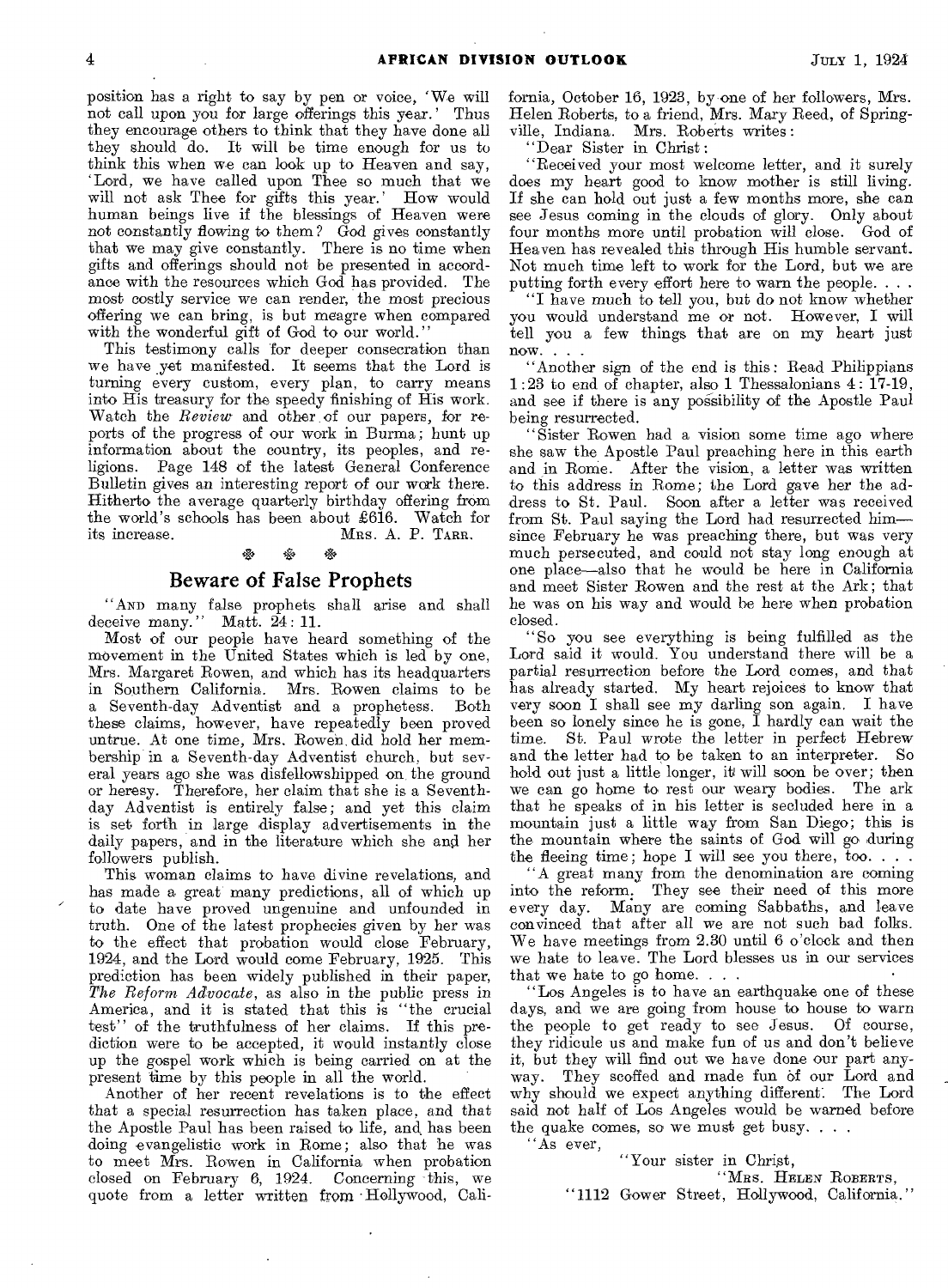As to the accuracy of the above statement that many from the denomination are coming into the reform,—referring, of course, to the Seventh-day Adventist denomination—we quote from a letter just received from Elder C. S. Longacre, Religious Liberty Secretary of the General 'Conference of Seventhday Adventists, as follows:

March 30, 1924.

"Elder W. H. Branson, "Grove Avenue, "Claremont, Cape, S. Africa.

"My DEAR BROTHER BRANSON :

"I wish to inform you that the Rowenite movement in America is fast dying out. Her last move, in setting the time for the close of probation and the second coming of Christ, has caused many of her own followers to forsake her movement, and it has opened their eyes to the fact that she really is a false prophet.

"They have lost practically every one of the followers they have had here in Takoma Park, and the same is true in a number of other places where they have followers here in the East, and likewise in the West. I cannot understand how any of our people could ever have been taken into such a deception and such a falsifying movement as she presented.

"Every claim that Mrs. Bowen put forth that we tried to prove up, was absolutely false. Doctor Fullmer and his wife, no doubt, are the inspiration of the whole movement.

"When Doctor Fullmer was asked the question what explanation he had to give if probation did not close February 6, 1924, and the Lord did not come February 6, 1925, he said he had no explanation to give, and would be through with the movement; so evidently by February 6, 1925, the whole bottom will drop out.

"With best wishes, I remain,

"Sincerely yours, "C. S. LONGACRE."

That our people in Africa might have further information in regard to the unscriptural teachings of the followers of Mrs.. Bowen, we have published a leaflet on the subject, copies of which will be posted to our believers by the tract societies. These leaflets will be sent gratis. In the event any one should fail to receive a copy, one can be secured from your local office. Surely this is a time when we should all heed the admonition of the Apostle Paul, when he said :

"That we henceforth be no more children tossed to and fro, and carried about with every wind of doctrine, by the sleight of men, and cunning craftiness, whereby they lie in wait to deceive." Ephesians 4:14.

W. H. BRANSON.

唿

"HE who loses sight of his entire dependence upon God is sure to fall. We are contending with those who are stronger than we. Satan and his hosts are constantly watching to assail us with temptations, and in our own strength and wisdom it is impossible for us to withstand them. Hence, whenever we permit our hearts to be drawn away from God, whenever we indulge self-exaltation or self-dependence, we are sure to be overthrown."

### God's Messengers

(In memory of our faithful, aged workers, at rest)

" WATCHMAN, what of the night? Watchman, what of the night?" Me thinks I hear a marshall call, Yet no foe doth come to sight.

But I feel my spirit pressed, As if some danger nigh doth Bid me listen, stand and hark ! Then seek to refuge fly.

The night is dark, so dark; I see not moon, nor yet a star,<br>Save when the muffling clouds Do shift and flash their glory from afar.

Watchman, where art thou?" I cry, Why answerest not? Hast thou deserted;<br>Hast thou fled, when danger<br>Lingered near thy lot?"

The watch is past; and yet he gives No cry of peace, nor yet alarm I I now shall seek him mid the night Perchance some evil's fallen; sudden harm.

Asleep, Asleep! What! sleeping at thy Sacred post, when unseen foes perchance<br>Are nigh? It cannot be. Thy faithful Voice hath ever given true its cry.

I stoop to touch his careworn brow : And feel it icy is and cold. The bugle still his hand doth grasp, His mantle doth the sword enfold.

0, faithful Watchman, staunch and true, Thou didst not fail, but Death did call. And where thou stood'st " in thy lot," He there did shroud thee with his pall.

Through all the night of storm and strife, Thy face was ever toward the foe; Thine armour on, thy sword in hand : Nor coward's fear, thy soul did know.

Go, rest in *peace,* and lay thee down 'Mid kings and nobles of thy kin; For thou shalt rest till strife is o'er, And light shall pale earth's night of sin.

Then when the King shall ride Him forth With mighty cohorts of the sky To call His hoary watchmen true, We then shall hear thy morning cry !<br>MRS. E. C. BOGER.

### SOUTH ATLANTIC UNION

W. H. ANDERSON, Supt. **W. B. COMMIN**, Secy.-Treas. OFFICE ADDRESS *Grove Avenue, Claremont, C. P.* 

### An Encouraging Report

WE are all well and of good courage here at Lepi. Brother Baker has just visited Brother and Sister Hansen, and found them of good courage, although they have suffered considerably from fever this season.

Since our arrival, Brethren Baker and Bredenkamp have spent most of their time at the mission farm, and the work is getting well started.

Next week, Mrs. Anderson and I expect to start for the Lundu district, for the purpose of pegging out a station in that part of Angola.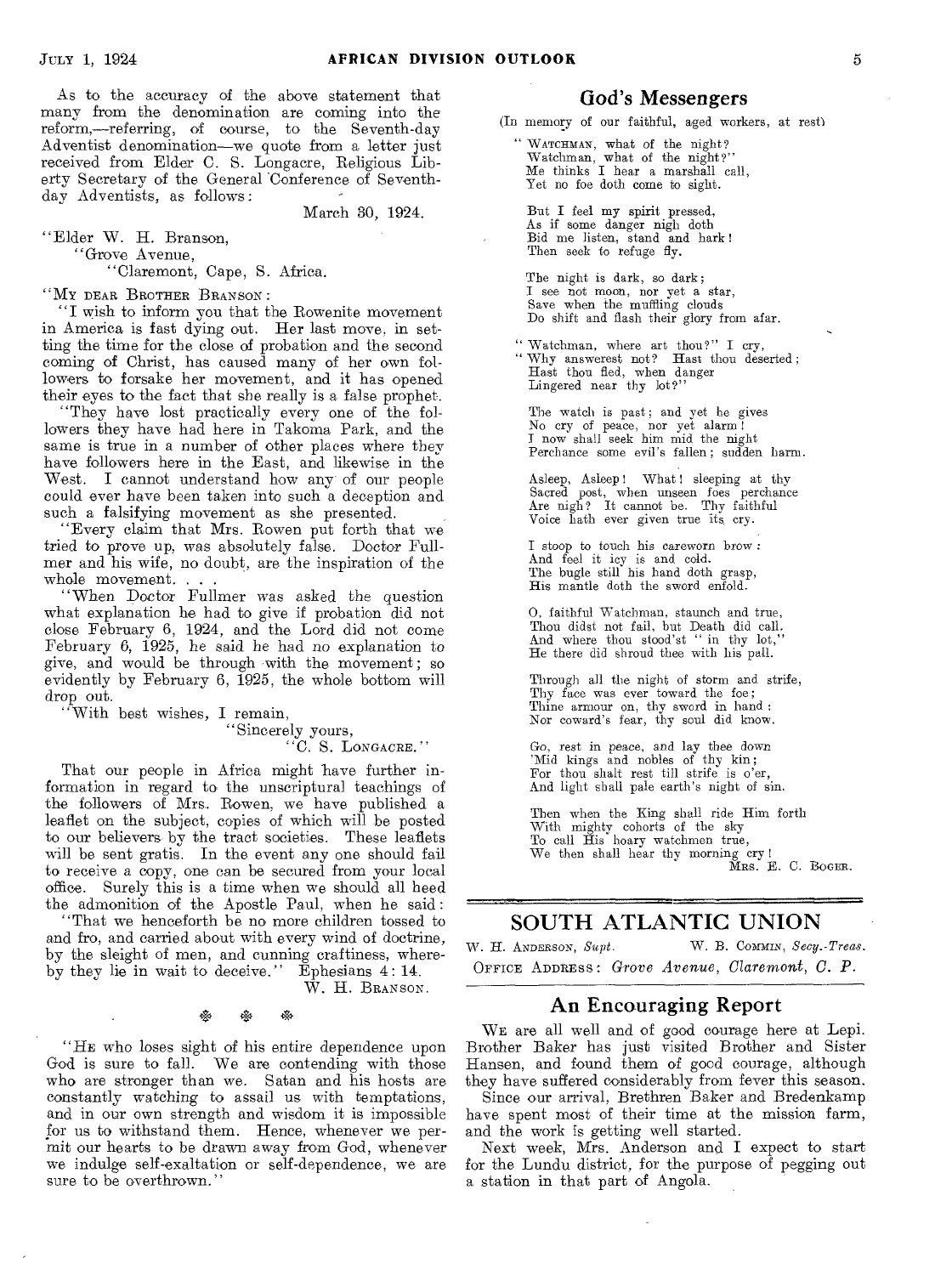Brother Modisi, from Grootfontein, reports that a native teacher, of twelve years' experience, has just accepted the truth, and is now telling it to others of the Hereros; also a European, Roman Catholic, has accepted the truth, as a result of reading "The Marked Bible" and "Great Controversy," which Brother Modisi lent him.

We have launched our Harvest Ingathering Campaign, and, while we cannot hope to cover our territory within the appointed time, the workers have subscribed for the entire goal of £100, and I think they will get it. Pray for us, and the work in Angola and South West Africa. W. H. ANDERSON. South West Africa.

## ° 4\* 14

### From Windhoek to Lepi

IT was on the last day of March that word came for us to proceed to Angola. This was a surprise, as we had fully expected to remain in South West, although not in Windhoek. The next few days were very busy ones for my husband, as he had so much to do in such a short time. Baby and I were sent to a boarding house in town, while he did the packing.

On the 13th of April, in company with Elder Anderson, we left for Swakopmund, where we spent a few days before sailing. We very much enjoyed the time spent there, after the heat of Windhoek.

The date set for sailing was April 17, and we were advised to be at the station at 7 A. M. to board the train for Walvis Bay. These instructions were followed, and, after sitting in the train for almost two hours, a start was made. This trip lasted only about two hours, but was quite pleasant. Crossing the Swakop river, the train ran along the beach most of the way, and here and there could be seen groups of flamingoes.

After an hour's wait on the wharf at Walvis Bay, we were taken across to the boat in a tug, and, on going on board, were greeted by Sister Anderson and Brother Baker, who had come up from Cape Town on the boat. The four days of our voyage were very pleasant, as we were all able to be about and visit with the passengers.

Coming into Lobito Bay, with its avenue of oil and cocoanut palms, was a pretty sight. We spent a week here, as it took that time to see our things through the customs. Lobito Bay is a very warm place indeed, and we all suffered more or less from the heat, so we were not sorry to leave.

The trip to Lepi was short and pleasant. The scenery along the way is beautiful, and we had a glimpse of the country in which we are to labour. The train stopped at meal times, and all made a rush for the eating house. On arriving at Lepi, we were met by the Administrator, who very kindly entertained us until we were able to find suitable quarters in which to live.

At present, my husband is out at the mission, assisting Brother Baker in the building of temporary houses. This is not our destination. We are to move up into the Lunda District as soon as a site has been chosen on which we are to settle.

We are certainly glad to be in Angola. What we have seen of the country so far we like, and the people have treated, us kindly.

We ask you to pray for the work in this field with its unwarned thousands who have no knowledge of the truth so precious to our hearts. Pray that God may make our lives successful in garnering many precious sheaves for the Master at His coming.

LAURA E. BREDENKAMP.

## 4URA<br>※ ※ ※<br>※ ※

### General News Notes

ELDER BENDER has arrived at the Cape in the interests of the conference in this part of the field.

THE South African Union Conference have moved their offices from Johannesburg to Bloemfontein.

ELDER MACNEIL AND DR. KRETCHMAR have recently visited the School. While there Dr. Kretchmar made an examination of the students.

ON Sabbath, June 7, a baptismal service was conducted in the Claremont church, at which time seven candidates were baptised.

WE hear of excellent meetings at the Nyasaland camp-meeting, held recently, with the result that 200 of the native people have given their hearts to God. At one service there were 1825 in attendance.

THE School Board meets at the Cape this week. At the same time also, the available members of the Division Committee will meet for a few days to consider budget requests for 1925.

THE Sabbath school secretary rendering report for the Spion Xop Sabbath school on the 14th of June, stated that on the previous Sabbath there were ninetytwo in attendance, and that ninety-two of the members had studied the lesson every day during the week.

BROTHER J. R. CAMPBELL, of the Bechuanaland Field, recently visited his home in Johannesburg. Brother Campbell has been quite successful in collecting for the Harvest Ingathering Fund in the town of Mafeking. To date he reports about £13-13-0.

CABLE advice has just been received from the General Conference office advising that Brother W. E. Straw and Brother Heald, and probably two other families, are sailing from New York, August 16. Brother Straw comes to fill the position of superintendent of the Zambesi Union and Brother Heald takes the presidency of the Natal-Transvaal Conference.

IN a letter recently received from Miss Valerie Renou, who is at present teaching the church school at Hlobane, Natal, she tells of bow she and Mrs. Wentzel, matron of the Hlobane Sanitarium, have been out Harvest Ingathering in the towns of Paulpietersburg and Pieter Retief. Together, Miss Renou and Mrs. Wentzel gathered £12-10-0. Miss Renou says: "I have never enjoyed anything so much as I have enjoyed the Harvest Ingathering this year."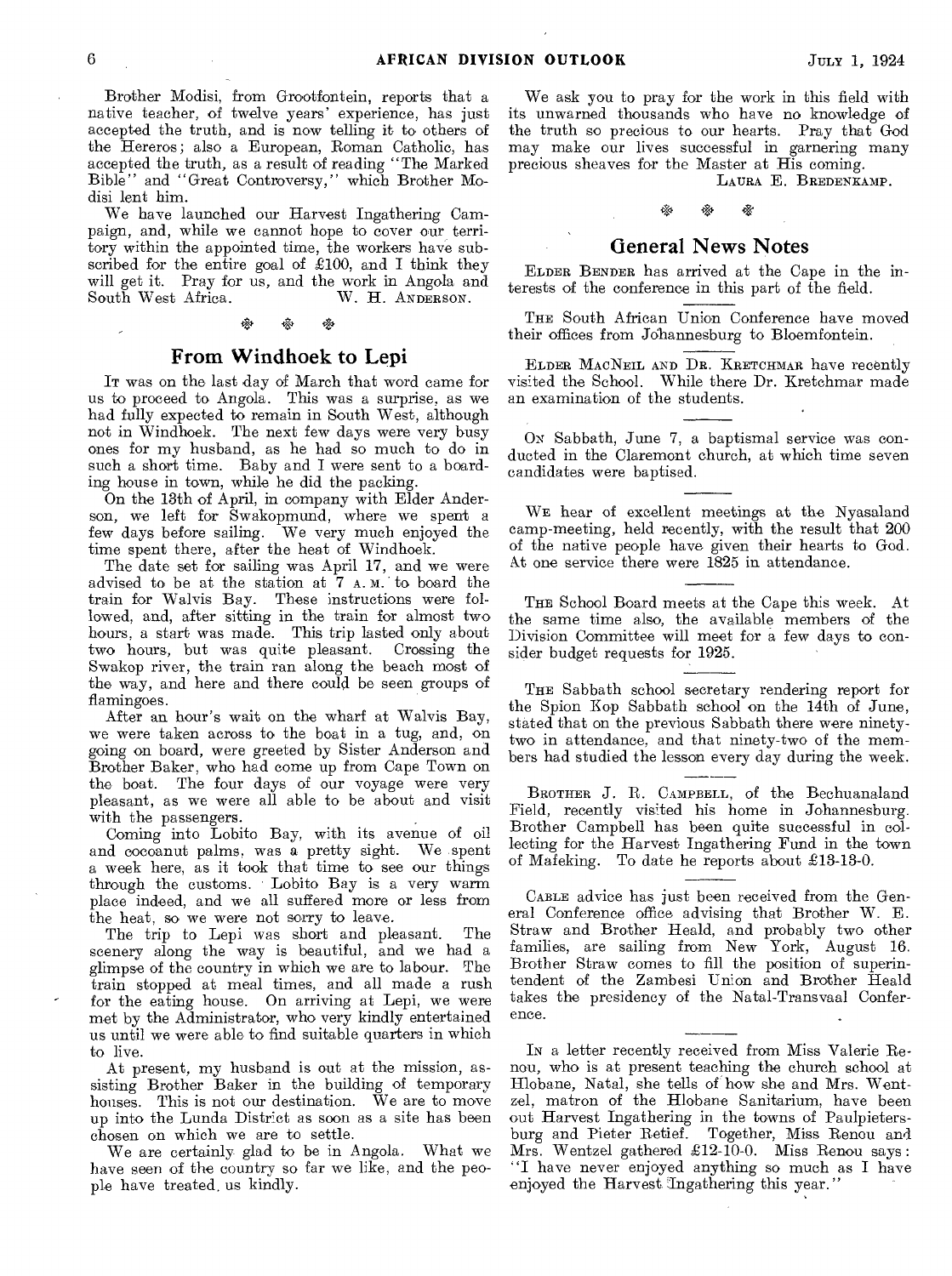## Our Appeal for Missions Campaign

WE regret that a complete report cannot be given in this issue of the OUTLOOK, owing to the fact that almost half of the churches have failed to report the work done, to the conference offices. It is hoped that all of the churches will, from now on, follow the plan of reporting promptly at the close of each week to the conference office. We very much appreciate the good spirit of cooperation manifest throughout the field, and know that all are interested in the progress of the campaign.

The reports to hand from the local conferences are as follows : Natal-Transvaal Conference, £374-1-8; Cape Conference, £277-9-8; Orange River Conference, £105-0-0; making a total of £756-11-4 for the South African Union.

Brother P. W. Willmore writes that "in less than three weeks time Hlobane church has reached its goal of £66-0-0." Congratulations are due to the members of this church, as it is the first European church in the Division to reach its goal this year. It is hoped that they will be able to continue the good work until they have reached at least double the amount of their original goal.

A large band of students from the Spion Kop College are planning to do considerable Ingathering work early next month, and as a result we are expecting big things. Professor Dick has already given them an excellent lead by collecting  $£50-0-0$ .

Sister Rowlands says: "We have been working very hard here in Bloemfontein, and so far I have collected  $\pounds8-2-0$ . Elder de Beer and Miss Venter have also done well. You see, we in the office here, realise the feebleness of asking people to 'do as we say, and not as we do,' and so we are determined to set them a good example. Our people all over the conference have taken hold of the campaign splendidly."



 $\tilde{\mathbf{C}}$  $\boldsymbol{\tilde{\Xi}}$  $\sum_{i=1}^{\infty}$ 

£756-11-4

£3,000